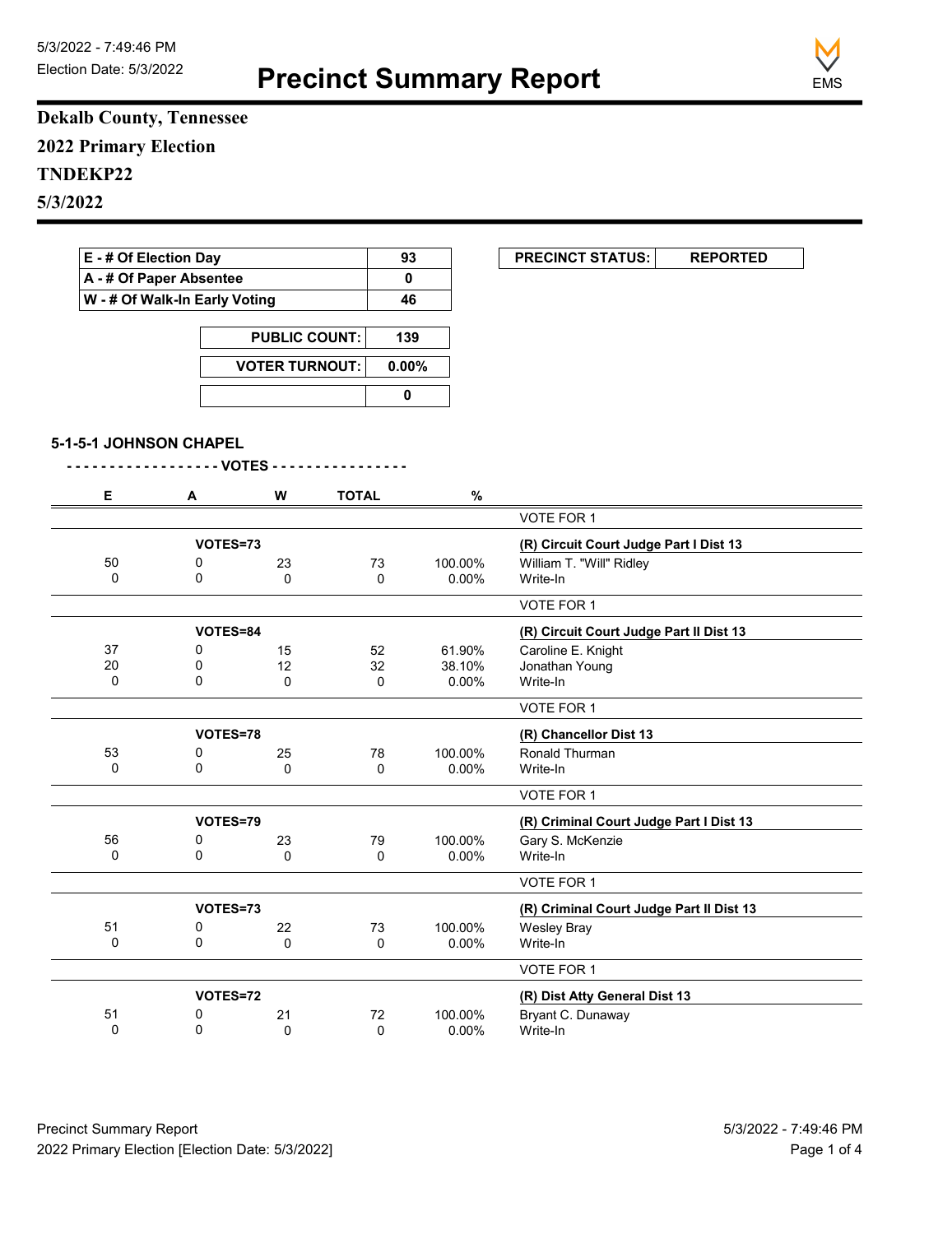| Е           | Α                | W           | <b>TOTAL</b> | $\%$    |                                  |
|-------------|------------------|-------------|--------------|---------|----------------------------------|
|             |                  |             |              |         | <b>VOTE FOR 1</b>                |
|             | VOTES=73         |             |              |         | (R) Public Defender Dist 13      |
| 52          | 0                | 21          | 73           | 100.00% | Craig P. Fickling, Jr.           |
| 0           | 0                | 0           | $\mathbf 0$  | 0.00%   | Write-In                         |
|             |                  |             |              |         | VOTE FOR 1                       |
|             | VOTES=97         |             |              |         | (R) County Mayor                 |
| 26          | 0                | 8           | 34           | 35.05%  | <b>Matt Adcock</b>               |
| 15          | 0                | 11          | 26           | 26.80%  | <b>Bradley Hendrix</b>           |
| 25          | 0                | 11          | 36           | 37.11%  | Anita T. Puckett                 |
| 0           | 0                | 1           | 1            | 1.03%   | Write-In                         |
|             |                  |             |              |         | VOTE FOR 2                       |
|             | <b>VOTES=152</b> |             |              |         | (R) County Commissioner 5th Dist |
| 18          | 0                | 11          | 29           | 19.08%  | Jerry D. Adcock                  |
| 27          | 0                | 12          | 39           | 25.66%  | Larry Green                      |
| 18          | 0                | 14          | 32           | 21.05%  | Joshua Holloway                  |
| 24          | 0                | 13          | 37           | 24.34%  | Glynn Merriman                   |
| 10          | 0                | 4           | 14           | 9.21%   | Steve Merriman Sr.               |
| $\mathbf 1$ | 0                | 0           | 1            | 0.66%   | Write-In                         |
| 0           | 0                | 0           | 0            | 0.00%   | Write-In                         |
|             |                  |             |              |         | VOTE FOR 1                       |
|             | VOTES=89         |             |              |         | (R) County Trustee               |
| 62          | 0                | 27          | 89           | 100.00% | Sean D. Driver                   |
| 0           | 0                | 0           | 0            | 0.00%   | Write-In                         |
|             |                  |             |              |         | VOTE FOR 1                       |
|             | <b>VOTES=107</b> |             |              |         | (R) General Sessions Judge       |
| 29          | 0                | 16          | 45           | 42.06%  | Mingy Kay Ball                   |
| 42          | 0                | 20          | 62           | 57.94%  | <b>Brandon Cox</b>               |
| $\mathbf 0$ | 0                | 0           | 0            | 0.00%   | Write-In                         |
|             |                  |             |              |         | VOTE FOR 1                       |
|             |                  |             |              |         |                                  |
|             | VOTES=108        |             |              |         | (R) Sheriff                      |
| 50          | 0                | 26          | 76           | 70.37%  | Patrick R Ray                    |
| 21          | 0                | 11          | 32           | 29.63%  | Keneth Lee Whitehead             |
| 0           | 0                | 0           | 0            | 0.00%   | Write-In                         |
|             |                  |             |              |         | VOTE FOR 1                       |
|             | VOTES=82         |             |              |         | (R) Circuit Court Clerk          |
| 57          | 0                | 25          | 82           | 100.00% | Susan Martin                     |
| $\pmb{0}$   | 0                | 0           | 0            | 0.00%   | Write-In                         |
|             |                  |             |              |         | VOTE FOR 1                       |
|             | VOTES=98         |             |              |         | (R) County Clerk                 |
| 67          | 0                | 31          | 98           | 100.00% | James L. "Jimmy" Poss            |
| 0           | 0                | 0           | 0            | 0.00%   | Write-In                         |
|             |                  |             |              |         | VOTE FOR 1                       |
|             | VOTES=83         |             |              |         | (R) Register of Deeds            |
| 55          | 0                | 28          | 83           | 100.00% | Daniel A. Seber                  |
| 0           | 0                | $\mathbf 0$ | 0            | 0.00%   | Write-In                         |
|             |                  |             |              |         |                                  |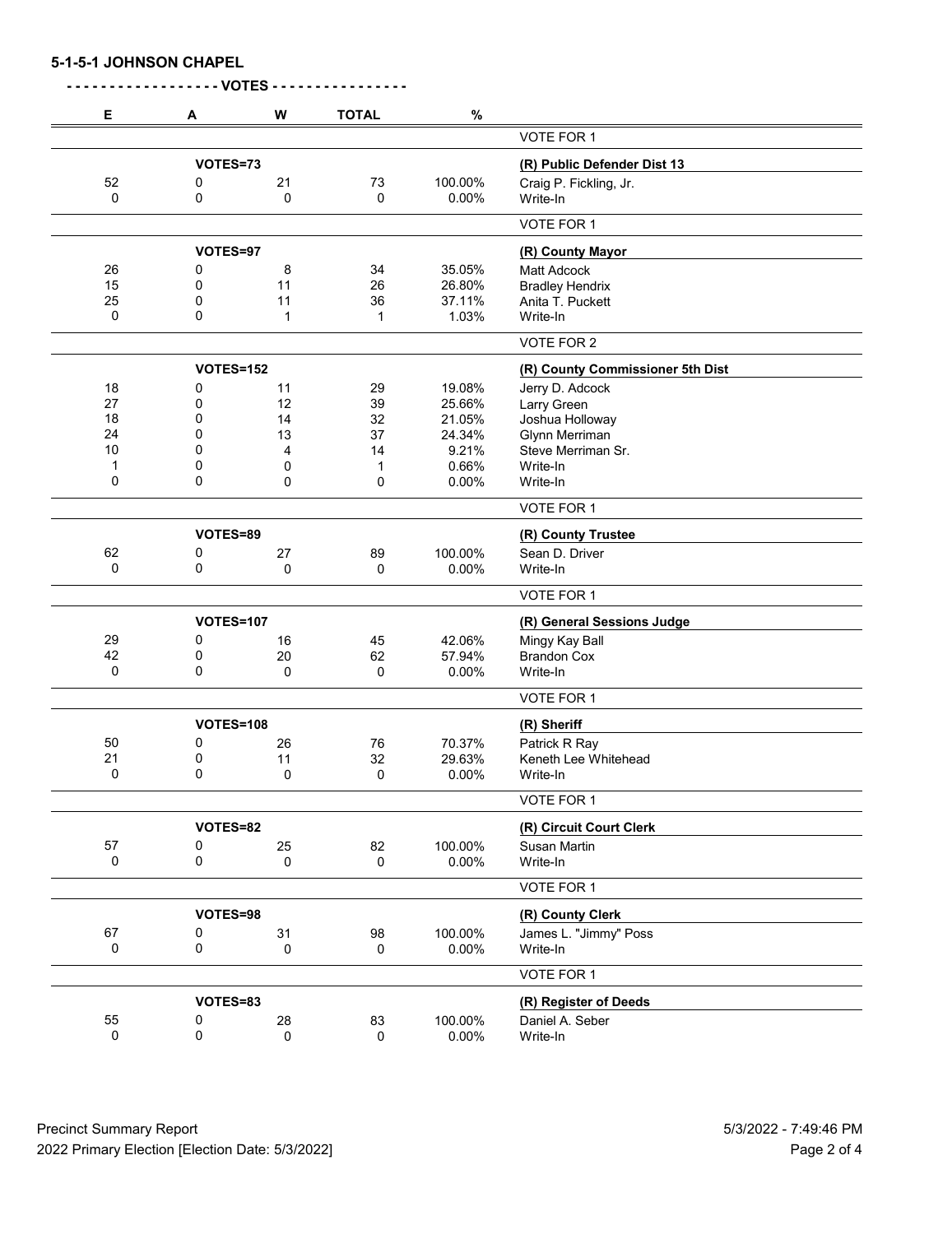**5-1-5-1 JOHNSON CHAPEL**

| Е      | A              | W           | <b>TOTAL</b> | $\%$           |                                         |
|--------|----------------|-------------|--------------|----------------|-----------------------------------------|
|        |                |             |              |                | VOTE FOR 1                              |
|        | VOTES=84       |             |              |                | (R) Road Superintendent                 |
| 57     | 0              | 26          | 83           | 98.81%         | Danny L. Hale                           |
| 1      | 0              | 0           | 1            | 1.19%          | Write-In                                |
|        |                |             |              |                | VOTE FOR 1                              |
|        | VOTES=0        |             |              |                | (D) Circuit Court Judge Part I Dist 13  |
| 0      | 0              | 0           | 0            | 0.00%          | No Candidate Qualified                  |
| 0      | 0              | 0           | 0            | 0.00%          | Write-In                                |
|        |                |             |              |                | VOTE FOR 1                              |
|        | VOTES=0        |             |              |                | (D) Circuit Court Judge Part II Dist 13 |
| 0      | 0              | 0           | 0            | 0.00%          | No Candidate Qualified                  |
| 0      | 0              | 0           | 0            | 0.00%          | Write-In                                |
|        |                |             |              |                | VOTE FOR 1                              |
|        | VOTES=0        |             |              |                | (D) Chancellor Dist 13                  |
| 0      | 0              | 0           | 0            | 0.00%          | No Candidate Qualified                  |
| 0      | 0              | 0           | 0            | 0.00%          | Write-In                                |
|        |                |             |              |                | VOTE FOR 1                              |
|        | VOTES=0        |             |              |                | (D) Criminal Court Judge Dist 13        |
| 0      | 0              | 0           | 0            | 0.00%          | No Candidate Qualified                  |
| 0      | 0              | 0           | 0            | 0.00%          | Write-In                                |
|        |                |             |              |                | VOTE FOR 1                              |
|        | VOTES=0        |             |              |                | (D) Criminal Court Judge Dist 13        |
| 0      | 0              | 0           | 0            | 0.00%          | No Candidate Qualified                  |
| 0      | 0              | 0           | 0            | 0.00%          | Write-In                                |
|        |                |             |              |                | VOTE FOR 1                              |
|        | VOTES=0        |             |              |                | (D) Dric Atty General Dist 13           |
| 0      | 0              | 0           | 0            | 0.00%          | No Candidate Qualified                  |
| 0      | 0              | 0           | 0            | 0.00%          | Write-In                                |
|        |                |             |              |                | VOTE FOR 1                              |
|        | <b>VOTES=0</b> |             |              |                | (D) Public Defender Dist 13             |
| 0      | $\pmb{0}$      | 0           | 0            | 0.00%          | No Candidate Qualified                  |
| 0      | 0              | 0           | 0            | 0.00%          | Write-In                                |
|        |                |             |              |                | VOTE FOR 1                              |
|        | VOTES=22       |             |              |                | (D) County Mayor                        |
| 3      | 0              | 6           | 9            | 40.91%         | Mike Foster                             |
| 12     | 0              | 1           | 13           | 59.09%         | <b>Tim Stribling</b>                    |
| 0      | 0              | 0           | 0            | 0.00%          | Write-In                                |
|        |                |             |              |                | VOTE FOR 2                              |
|        | VOTES=0        |             |              |                | (D) County Commissioner 5th Dist        |
| 0      | 0              | 0           | 0            | 0.00%          | No Candidate Qualified                  |
| 0<br>0 | 0<br>0         | 0<br>0      | 0<br>0       | 0.00%<br>0.00% | Write-In<br>Write-In                    |
|        |                |             |              |                |                                         |
|        |                |             |              |                | VOTE FOR 1                              |
|        | VOTES=0        |             |              |                | (D) County Trustee                      |
| 0      | 0              | 0           | 0            | 0.00%          | No Candidate Qualified                  |
| 0      | 0              | $\mathsf 0$ | $\pmb{0}$    | 0.00%          | Write-In                                |